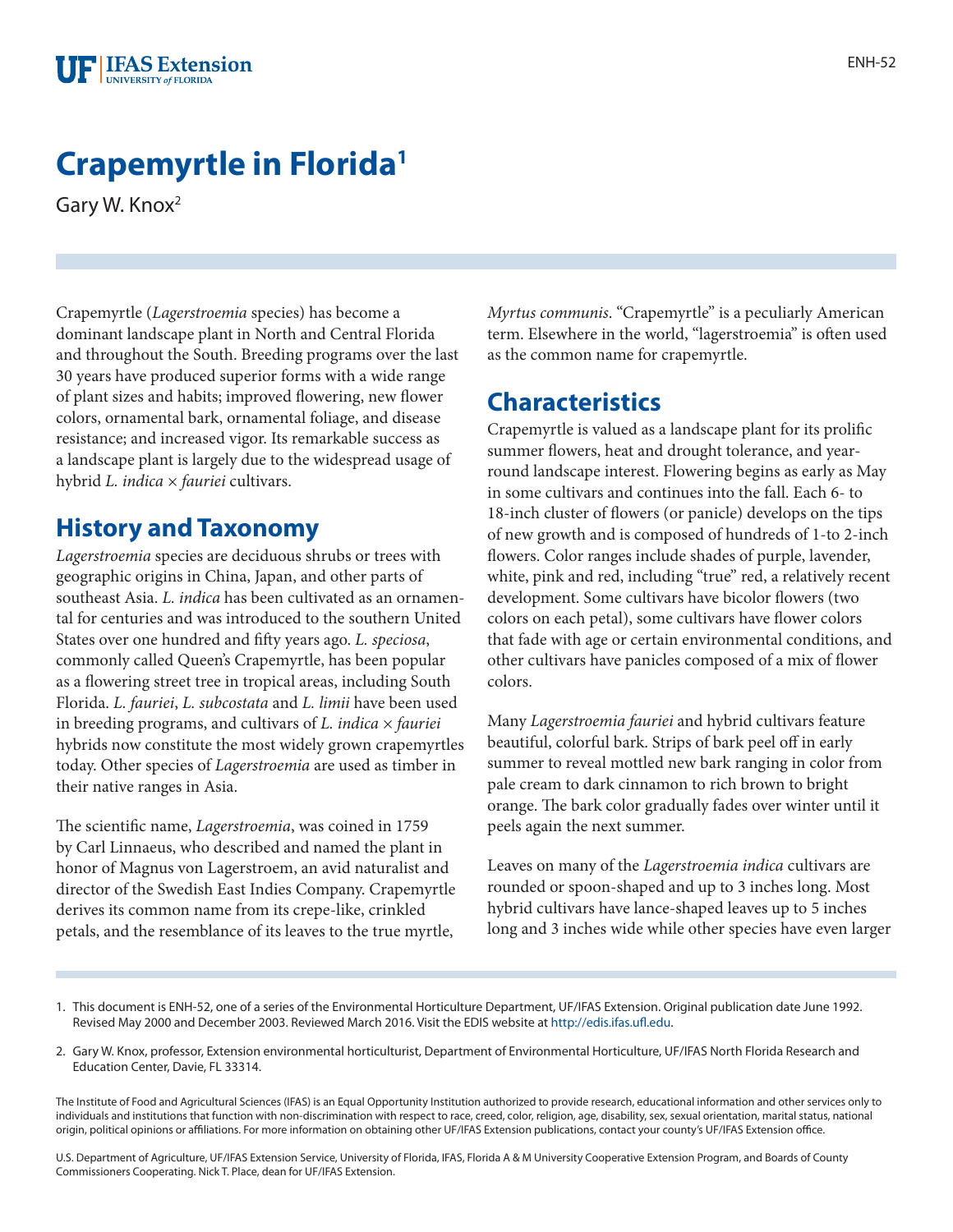leaves. Leaves are often tinged red in the spring and turn dark green by summer. Several cultivars are known for new growth that is bronze, red or burgundy and some cultivars are claimed to have burgundy-colored foliage all summer. In North Florida and northwards, foliage may turn brilliant yellow, orange or red in autumn.

When the leaves fall in winter, crapemyrtle becomes a living sculpture. The trunk and branches of tree-form plants have an attractively gnarled, sinuous character with smooth bark.

# **Landscape Use**

Crapemyrtle is one of our most versatile landscape plants for sunny locations. They are available for use as medium trees, small trees, shrubs, groundcovers, container plants, large perennial bedding plants and hanging baskets. However, the most commonly available cultivars are best used as small trees in Florida.

For best results and minimum maintenance, choose a cultivar whose growth characteristics and ultimate size fit your intended landscape use. Misplacement of a shrub- or tree-like crapemyrtle will require you to prune it constantly to keep it from outgrowing its place. Single- or multistemmed tree-form crapemyrtles are ideal as flowering specimen trees or as small, flowering shade trees near patios, walkways, and entrances. Shrub forms make an excellent accent in a shrub border when planted in groups. Dwarf plants are effective as large groundcovers, perennial bedding plants, or container plants providing vivid, summer-flowering interest. Some dwarf crapemyrtles are used in hanging baskets.

Background plantings of evergreens emphasize the floral display of crapemyrtles. Dark-colored mulches or dark green groundcovers highlight the ornamental characteristics of crapemyrtle trunks and bark.

### **General Culture**

Crapemyrtle is adapted to climatic conditions throughout Florida. Well-established plants are extremely drought tolerant and have low fertility requirements, although they respond to fertilizer and water with lush growth. Crapemyrtle has low salt tolerance, so it should not be irrigated with saline water or used near the coast unless it is well-protected from saline conditions.

Full sun is necessary for best flowering and for development of a full, symmetrical crown. Crapemyrtle is tolerant of a wide range of soil types but grows poorly in wet soils. It is best adapted to loamy soils that are slightly acid (pH 5.0 to

6.5). Species and cultivars susceptible to powdery mildew should be placed in locations that allow air movement to help avoid potential problems with this unsightly disease.

Crapemyrtle transplants easily. Best results occur if container-grown crapemyrtles are planted during early summer when in active growth. Bare root or balled-andburlapped crapemyrtles should be moved and planted while dormant. Plants should be mulched to a depth of 3 inches.

Newly planted crapemyrtle should be irrigated regularly for the first few weeks to aid in establishment. Trees with a trunk diameter greater than 1 inch benefit from regular irrigation for several months. Crapemyrtle is very drought tolerant once established but moist soil or irrigation promotes growth. Fertilization will stimulate growth of young crapemyrtles but established crapemyrtles usually do not need fertilizer because root systems extend into lawns where they can absorb nutrients from applications of lawn fertilizers.

Young crapemyrtles characteristically develop multiple stems. If a crapemyrtle is to be grown as a small tree, the smallest stems should be removed, leaving one main stem for a single-trunk specimen or 3 to 5 main stems for a multi-trunked tree.

Crapemyrtle generally requires little pruning. "Suckers" or water sprouts may develop along the lower portions of main stems or from roots. These should be removed when using crapemyrtles as trees. Small twiggy growth on disease-susceptible shrub and tree forms should be thinned out from underneath and within the canopy. This keeps the trunk clean to allow air circulation and help prevent powdery mildew disease. Dwarf crapemyrtles periodically grow tall shoots that must be removed to maintain the planting as a groundcover. Shoots of some dwarf cultivars occasionally die to the ground over winter, and dead wood should be removed in the spring.

If pruning is necessary to improve plant shape or form, prune crapemyrtle anytime after the leaves have fallen. However if plants are pruned too early in the fall, new growth may emerge and be killed by the first freeze. Plants are easy to prune while dormant since the branch structure is readily visible without foliage. Pruning while plants are dormant also will not interfere with flower bud formation since crapemyrtle flowers form on new growth. Avoid annual or frequent hard pruning. Severe pruning can induce excess vegetative growth, basal sprouting, and fewer, but larger, flower panicles. It also spoils the beautiful winter branch structure on crapemyrtle trees.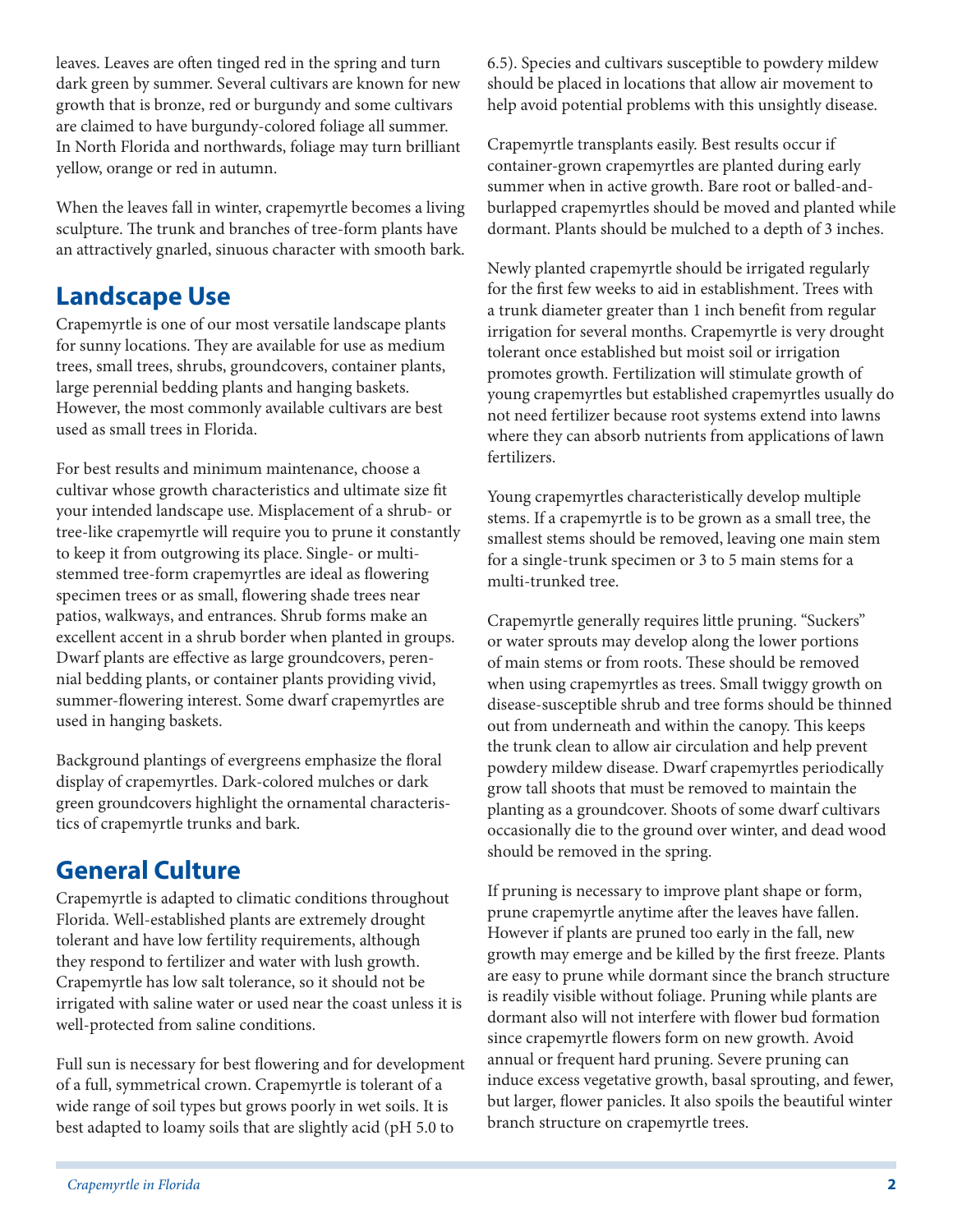Tip pruning to remove old flower clusters will promote recurrent blooming but is not practical for large plants or low maintenance landscapes. Tip pruning is largely unnecessary on many newer cultivars that naturally repeatbloom, but tip pruning may enhance recurrent bloom of older *L. indica* cultivars.

# **Pests**

Crapemyrtle can be one of the most pest-free landscape plants with proper cultivar selection and with proper siting. Primary pests in Florida are powdery mildew and the crapemyrtle aphid with its associated sooty mold.

#### **Powdery Mildew**

Powdery mildew is caused by the fungus *Erysiphe lagerstroemiae*. It first appears on new shoots as a whitish powder that later spreads to the surface of leaves, stems, and flowers (a black powder on leaves is caused by sooty mold; see the section on "crapemyrtle aphid"). Powdery mildew causes leaves, stems and flowers to become distorted and stunted. In severe cases, leaves may drop prematurely and flower buds may fail to open properly. Shady, humid locations and cool nights encourage powdery mildew as does frequent wetting of the foliage by irrigation or rainfall. Powdery mildew is more prevalent in spring and fall.

The best way to avoid powdery mildew is to plant one of the cultivars bred and selected for resistance to powdery mildew (See Table 1). Additionally, crapemyrtle should be planted in sunny locations allowing free air movement so that wet foliage dries quickly.

### **Crapemyrtle aphid**

Crapemyrtle aphid, *Tinocallis kahawaluokalani*, was apparently introduced into the United States with crapemyrtle, its host plant. Crapemyrtle aphids are pale yellow in color with winged adults having black wings and black protuberances. They primarily are found on undersides of leaves and are particularly attracted to new growth. Crapemyrtle aphid is not found on any other commonly grown plant. No aphid species other than crapemyrtle aphid infest crapemyrtle.

These insects damage crapemyrtle by inserting mouthparts into soft tissue and extracting plant sap. Crapemyrtle aphids can reproduce and develop large numbers rapidly. Heavy infestations distort leaves and stunt new growth.

In North Florida, crapemyrtle aphid populations generally peak between late June and early August. Crapemyrtles should be inspected regularly during this period to monitor populations of aphids. Aphid populations can probably be managed if control measures begin by the first week of July. Elsewhere in Florida, one or more population peaks may occur at any time between May and September. Although many predatory insects feed on crapemyrtle aphids, they usually cannot control the aphids. Sprays of insecticidal soaps or horticultural oils are the most environmentally safe pesticides for controlling crapemyrtle aphids.

During feeding, aphids secrete droplets of a sugary solution called "honeydew." Drops of honeydew fall from the aphids onto leaves and stems below. This sugary solution promotes the growth of sooty mold fungi, *Capnodium* species. Sooty mold appears as a black staining or powdery coating on leaves and stems (a whitish powder on leaves is symptomatic of powdery mildew; see "powdery mildew"). The blackened leaves and stems are often the most obvious sign of aphid infestation.

Although unsightly, sooty mold itself does not directly harm crapemyrtle. However, the black fungus shades the leaves and interferes with photosynthesis, potentially reducing the long-term vigor of the plant. Control of crapemyrtle aphid will halt further development of sooty mold. Existing sooty mold on leaves will wear off the leaves through the actions of sun, rain, and wind. Sprays of insecticidal soaps and horticultural oils for control of crapemyrtle aphid also help to loosen and remove sooty mold.

#### **Secondary Pests**

Secondary pests of crapemyrtle include metallic flea beetle (*Altica* species), Florida wax scale (*Ceroplastes floridensis*), Cercospora leaf spot (*Cercospora lythracearum*) and mushroom root rot (*Armillaria tabescens*).

# **Propagation**

Crapemyrtle can be propagated vegetatively by softwood, semi-hardwood, hardwood, or root cuttings. Softwood and semi-hardwood cuttings root easily when taken in spring or summer. Hardwood cuttings from dormant plants also root easily, although use of rooting hormone improves rooting percentages. Root cuttings may be dug in early spring and planted in the greenhouse. Root cuttings root inconsistently.

Seed capsules ripening in the fall may be collected, dried, and stored in sealed containers. No seed pre-treatment is necessary and seeds will germinate within 3 weeks after sowing. Best growth results when seeds are sown during the lengthening days of spring. Flower, bark and growth characteristics of crapemyrtle seedlings vary tremendously.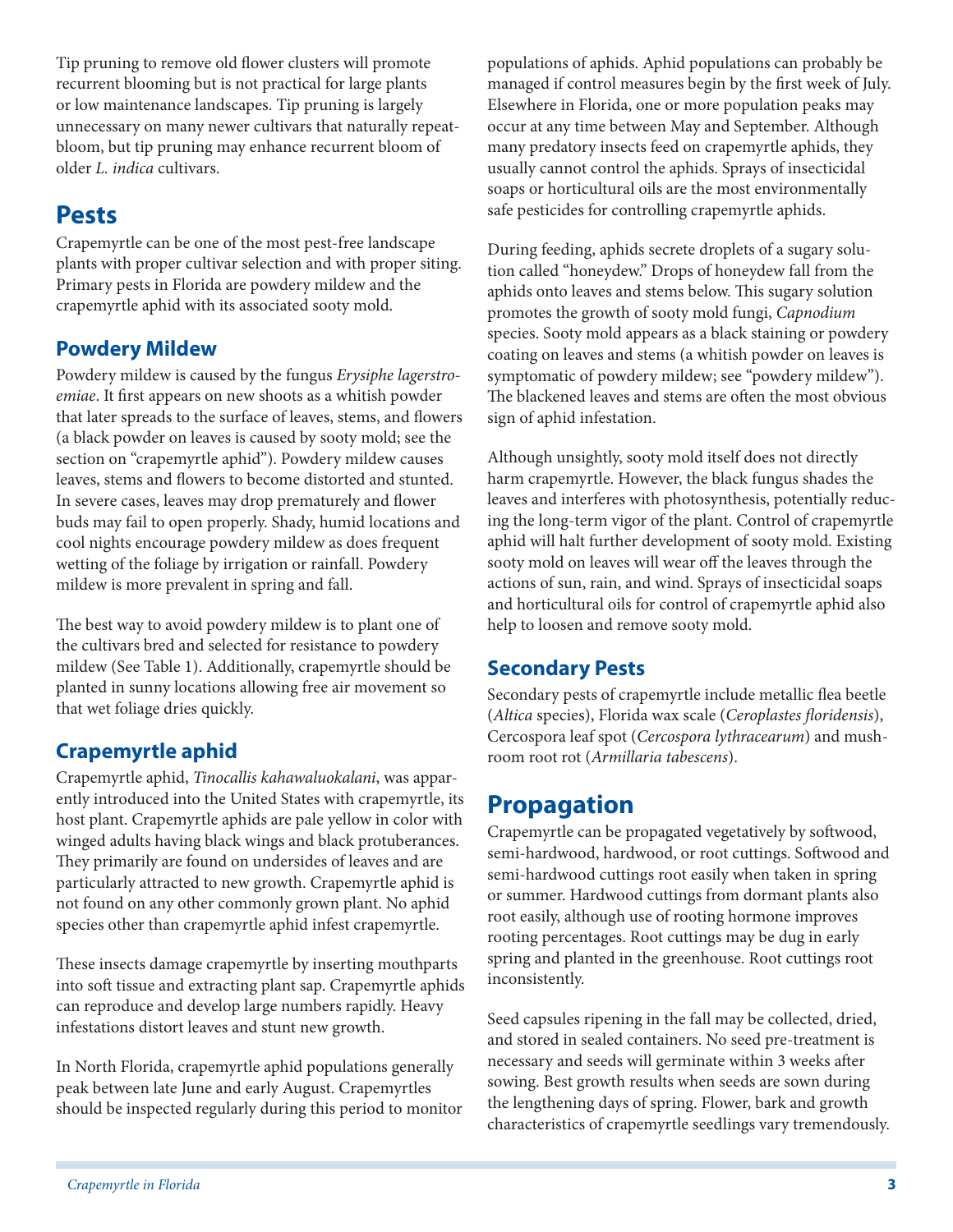# **Cultivars**

Many crapemyrtle cultivars have been developed by private individuals, nurseries and public institutions. In 1962, the U.S. National Arboretum in Washington D.C. began a crapemyrtle breeding project with *Lagerstroemia indica*. Major advances occurred when *L. subcostata* and *L. fauriei* were introduced into the breeding program in 1966. The resulting hybrids were highly ornamental and resistant to powdery mildew. As a result of the late Dr. Donald Egolf's efforts, the U.S. National Arboretum has released over 24 selected for cold hardiness, for resistance to powdery mildew, and for varying heights, habits, flower colors, fall foliage colors, and bark characteristics. All U.S. National Arboretum cultivars have Native American names.

The U.S. National Arboretum is continuing Dr. Egolf's work, and many other individuals also have joined the ranks of crapemyrtle breeders. Dr. Carl Whitcomb, Dr. Michael Dirr and Dr. Cecil Pounders currently operate prominent crapemyrtle breeding programs. Evaluations of these and other cultivars are under way at the University of Florida/IFAS North Florida Research and Education Center in Quincy to determine the best cultivars for Florida conditions. Cultivar descriptions and observations from these crapemyrtle cultivar evaluations are listed in Table 1.

### **References**

Byers, David. 1999. Personal communication. Byers Nursery Company, Inc., Huntsville, AL.

Byers, David. 1997. *Crapemyrtle: A Grower's Thoughts*. Owl Bay Publishers Inc., Auburn, AL.

Davy, John. 1999. Personal communication. Panhandle Growers, Inc., Milton, FL.

Dirr, Michael A. and Charles W. Heuser, Jr. 1987. *The Reference Manual of Woody Plant Propagation*. Varsity Press, Inc., Athens, Georgia. 239 pp. Pp. 144-145.

Egolf, Donald R. and Anne O. Andrick. 1978. *The Lagerstroemia Handbook/Checklist*. American Association of Botanical Gardens and Arboreta, Inc. 72 pp.

Knox, Gary W. and Jeffrey G. Norcini. 1991. "*Lagerstroemia* cultivars under evaluation at the NFREC-Monticello." *Proc. Fla*. State Hort. Soc. 104: 346-347.

Mizell, Russell F., III and Gary Knox. 1993. "Susceptibility of crapemyrtle, *Lagerstroemia indica* L., to the crapemyrtle aphid, *Tinocallis kahawaluokalani* (Kirkaldy) in North Florida." *Journal of Entomological Science* 28(1): 1-7.

Pooler, Margaret and Ruth Dix. 1999. Personal communication. U.S. National Arboretum, Washington, D.C.

Westcott, Cynthia. 1971. *Plant Disease Handbook*, third edition. Van Nostrand Reinhold Company, New York. 843 pp. Pp. 293-298 and 405-406.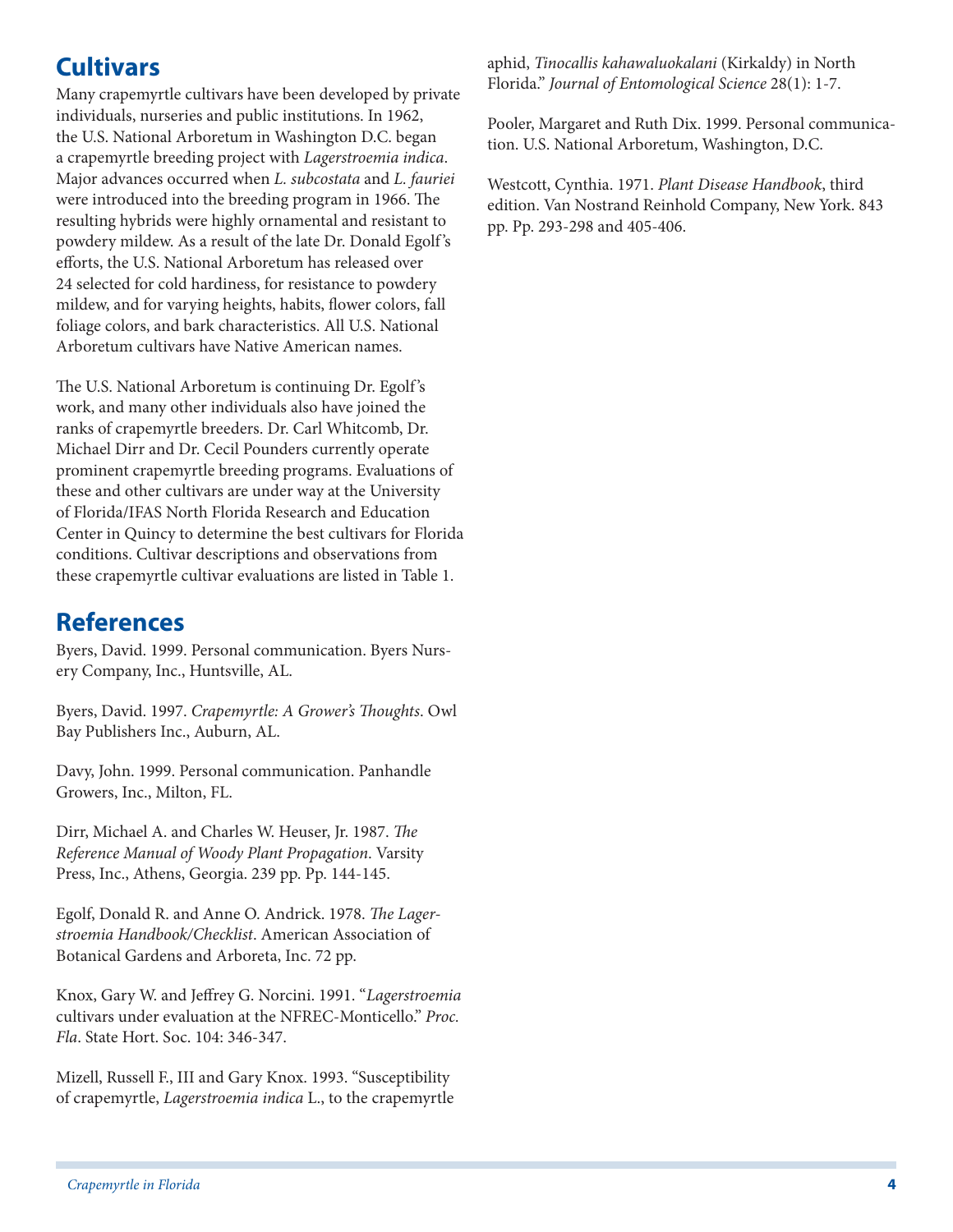| <b>Cultivar</b>            | <b>Flower Color</b>   | <b>Bark Color</b> <sup>1</sup> | $H$ abit <sup>1</sup>                                | <b>Powdery</b><br><b>Mildew</b><br>Resistance <sup>1</sup> | Comments <sup>1</sup>                                                                                                                                 |
|----------------------------|-----------------------|--------------------------------|------------------------------------------------------|------------------------------------------------------------|-------------------------------------------------------------------------------------------------------------------------------------------------------|
|                            |                       |                                | <b>DWARF (height less than 4 feet after 5 years)</b> |                                                            |                                                                                                                                                       |
| <b>Bourbon Street</b>      | Rose pink             | Nondescript tan                | Spreading                                            | Fair                                                       | Patented                                                                                                                                              |
| Chica <sup>®</sup> Pink    | Medium pink           | Nondescript tan                | Spreading                                            | Poor                                                       |                                                                                                                                                       |
| Chica <sup>®</sup> Red     | Fuschia red           | Nondescript tan                | Rounded                                              | Poor                                                       | Poor vigor                                                                                                                                            |
| Chickasaw                  | Pink lavender         | Nondescript tan                | Compact-<br>mounded                                  | Unknown                                                    | Plant grows into a mounded "cushion"<br>shape; hybrid parentage should make<br>it disease resistant; later blooming than<br>other dwarfs              |
| <b>Chisam Fire</b>         | Red                   | Nondescript tan                | Upright                                              | Unknown                                                    |                                                                                                                                                       |
| Creole                     | Watermelon red        | Nondescript tan                | Spreading                                            | Unknown                                                    |                                                                                                                                                       |
| Delta Blush                | Light pink            | Nondescript tan                | Spreading                                            | Poor                                                       | Early flowering; patented                                                                                                                             |
| Houston                    | Watermelon red        | Nondescript tan                | Mounded                                              | Fair                                                       | Leaves are very small, making the plant<br>fine-textured; patented; sibling of<br>Orlando and Sacramento                                              |
| Lafayette                  | <b>Blush lavender</b> | Nondescript tan                | Spreading                                            | Poor                                                       | Patented                                                                                                                                              |
| Mardi Gras                 | Purple                | Nondescript tan                | Spreading                                            | Unknown                                                    |                                                                                                                                                       |
| <b>New Orleans</b>         | Deep purple           | Nondescript tan                | Spreading                                            | Fair                                                       | Rich purple flowers and glossy foliage;<br>patented                                                                                                   |
| Orlando                    | Lavender purple       | Nondescript tan                | Mounded                                              | Fair                                                       | Leaves are small, making the plant fine-<br>textured; patented; larger growing than<br>siblings Houston and Sacramento                                |
| Ozark Spring               | Light lavender        | Nondescript tan                | Upright                                              | Poor                                                       |                                                                                                                                                       |
| Petite Embers™             | Red                   | Nondescript tan                | Upright                                              | Fair                                                       |                                                                                                                                                       |
| Petite Orchid <sup>™</sup> | Dark lavender         | Nondescript tan                | Upright                                              | Fair                                                       |                                                                                                                                                       |
| Petite Pinkie <sup>™</sup> | Medium pink           | Nondescript tan                | Rounded                                              | Fair                                                       |                                                                                                                                                       |
| Petite Plum <sup>®</sup>   | Purple                | Nondescript tan                | Rounded                                              | Fair                                                       | Good purple flower color                                                                                                                              |
| Petite Red Imp™            | True red              | Nondescript tan                | Rounded                                              | Fair                                                       | Good red flower color                                                                                                                                 |
| Pink Blush                 | Light pink            | Nondescript tan                | Mounded                                              | Fair                                                       | Leaves are very small, making the plant<br>fine-textured; patented                                                                                    |
| Pixie White                | White                 | Nondescript tan                | Rounded                                              | Poor                                                       | Patented                                                                                                                                              |
| Pocomoke                   | Deep rose pink        | Nondescript tan                | Compact-<br>mounded                                  | Unknown                                                    | Plant grows into a mounded "cushion"<br>shape; hybrid parentage should make it<br>disease resistant                                                   |
| Purple Velvet              | Dark purple           | Nondescript tan                | Rounded                                              | Unknown                                                    |                                                                                                                                                       |
| Sacramento                 | Rose pink             | Nondescript tan                | Mounded                                              | Fair                                                       | Leaves are very small, making the plant<br>fine-textured with almost a weeping<br>habit of growth; patented; sibling of<br><b>Houston and Orlando</b> |
| Snowbaby                   | White                 | Nondescript tan                | Upright-<br>rounded                                  | Poor                                                       | Occasionally a branch will revert and<br>produce lavender flowers                                                                                     |
| Tightwad Red®              | True red              | Nondescript tan                | Rounded                                              | Unknown                                                    | Good red flower color; patented                                                                                                                       |
| Velma's Royal<br>Delight   | Magenta purple        | Nondescript tan                | Rounded                                              | Poor                                                       | Great flower color                                                                                                                                    |
| Victor                     | Red                   | Nondescript tan                | Upright                                              | Fair                                                       | Great red flower color                                                                                                                                |
| World's Fair               | Red                   | Nondescript tan                | Spreading                                            | Unknown                                                    |                                                                                                                                                       |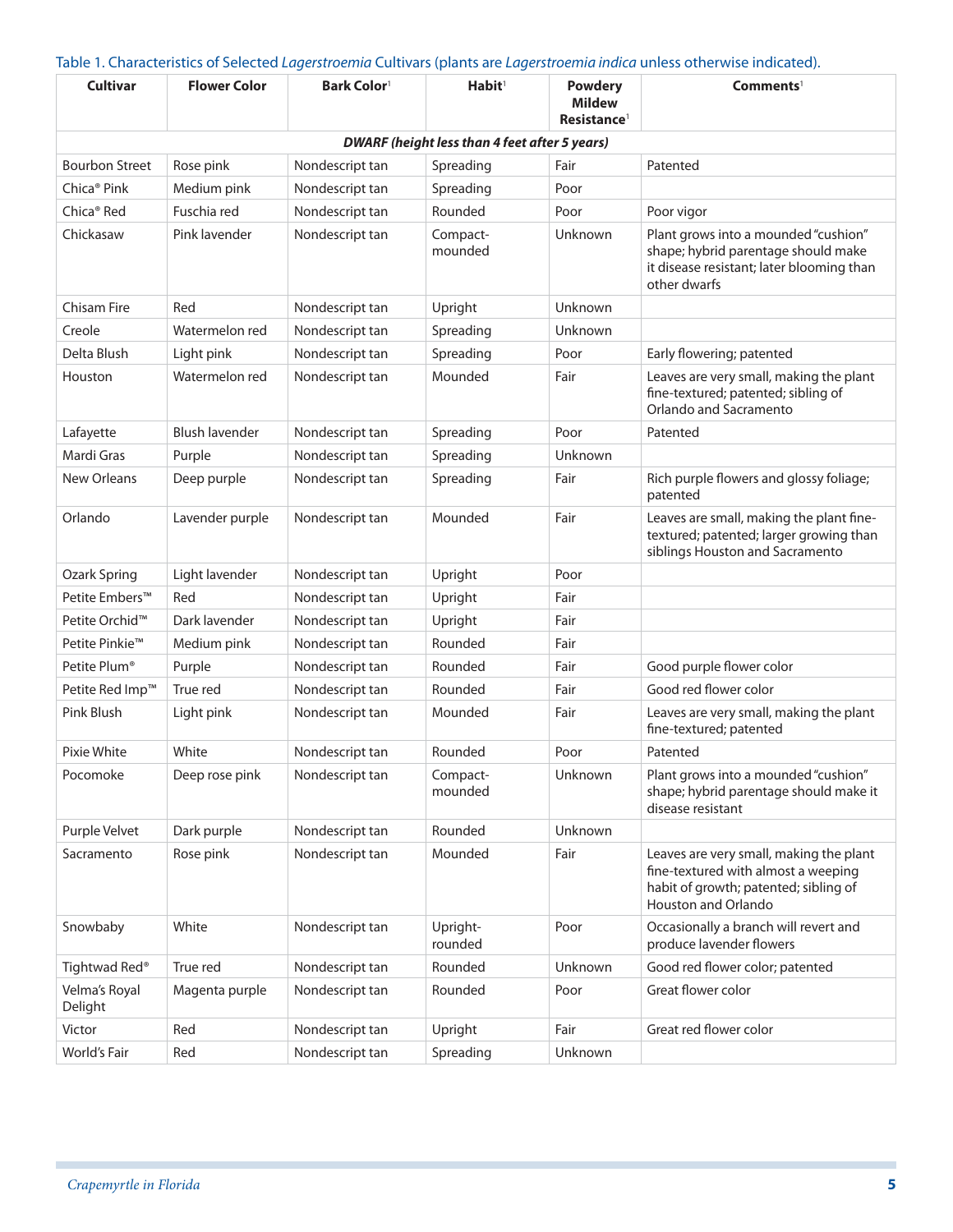| <b>Cultivar</b>                                             | <b>Flower Color</b>             | <b>Bark Color</b>      | Habit <sup>1</sup>      | <b>Powdery</b><br><b>Mildew</b><br>Resistance <sup>1</sup> | Comments <sup>1</sup>                                                                                                                                              |  |  |
|-------------------------------------------------------------|---------------------------------|------------------------|-------------------------|------------------------------------------------------------|--------------------------------------------------------------------------------------------------------------------------------------------------------------------|--|--|
| <b>SEMI-DWARF (height less than 12 feet after 10 years)</b> |                                 |                        |                         |                                                            |                                                                                                                                                                    |  |  |
| Acoma                                                       | White                           | Creamy beige           | Spreading,<br>pendulous | Excellent                                                  | Outstanding hybrid! Distinctive<br>horizontal branching; fine-textured, grey-<br>green foliage; attractive bark; graceful<br>appearance as plant matures           |  |  |
| <b>Baton Rouge</b>                                          | Deep rose red                   | Nondescript tan        | Rounded                 | Very Poor                                                  | Originally called a "dwarf" but outgrew<br>this category in Florida; patented                                                                                      |  |  |
| <b>Bayou Marie</b>                                          | Pink                            | Nondescript tan        | Rounded                 | Poor                                                       | Originally called a "dwarf" but outgrew<br>this category in Florida; patented                                                                                      |  |  |
| <b>Blizzard</b>                                             | White                           | Nondecsript tan        | Rounded                 | Fair                                                       |                                                                                                                                                                    |  |  |
| Caddo                                                       | "Bubble-gum"<br>pink            | Medium orange<br>brown | Spreading               | Good                                                       | Beautiful, unusual flower color on this<br>hybrid; supposedly more difficult to root                                                                               |  |  |
| Centennial                                                  | Purple                          | Nondescript tan        | Rounded                 | Unknown                                                    |                                                                                                                                                                    |  |  |
| Cheyenne                                                    | Bright red                      | Too soon to tell       | Too soon to tell        | Unknown,<br>should be<br>good                              | New hybrid cultivar from the U.S.<br>National Arboretum; this should be a<br>good, disease-resistant, red-flowering<br>crapemyrtle in this size category           |  |  |
| Conestoga                                                   | Light lavender                  | Nondescript tan        | Spreading               | Poor                                                       | From U.S. National Arboretum, but not a<br>hybrid                                                                                                                  |  |  |
| Cordon Bleu                                                 | Lavender                        | Nondescript tan        | Upright-<br>rounded     | Very Poor                                                  | Originally called a "dwarf" but outgrew<br>this category in Florida; patented                                                                                      |  |  |
| Hope                                                        | Blush-white                     | Nondescript tan        | Open, elliptical        | Excellent                                                  | Appears "stiff"                                                                                                                                                    |  |  |
| Low Flame                                                   | Pinkish red                     | Nondescript tan        | Upright rounded         | Fair                                                       |                                                                                                                                                                    |  |  |
| Majestic Orchid                                             | Purple                          | Too soon to tell       | Too soon to tell        | Unknown                                                    | Hybrid of L. indica with L. speciosa; flowers<br>and leaves are large; not stem hardy in<br>North Florida                                                          |  |  |
| Pecos                                                       | Medium pink                     | Rich, dark brown       | Vase-<br>shaped         | Excellent                                                  | Early flowering hybrid                                                                                                                                             |  |  |
| Petite Snow™                                                | White                           | Nondescript tan        | Open, rounded           | Fair                                                       | Originally called a "dwarf" but outgrew<br>this category in Florida                                                                                                |  |  |
| <b>Pink Ruffles</b>                                         | Medium pink                     | Beige                  | Rounded                 | Fair                                                       |                                                                                                                                                                    |  |  |
| Powhatan                                                    | Medium purple                   | Light brown            | Upright but broad       | Fair                                                       | From U.S. National Arboretum but not a<br>hybrid                                                                                                                   |  |  |
| Prairie Lace                                                | Medium pink<br>edged with white | Nondescript tan        | Compact upright         | Fair                                                       | Lacy, bicolor flowers are beautiful close-<br>up but fade to a blurry pink at a distance;<br>patented                                                              |  |  |
| Royalty                                                     | Royal purple                    | Nondescript tan        | Upright-<br>rounded     | Very Poor                                                  | Good purple flower color, but plant is<br>very susceptible to powdery mildew;<br>originally called a "dwarf" but outgrew<br>this category in Florida               |  |  |
| Tonto                                                       | Fuschia red                     | Light brown            | Rounded                 | Good                                                       | From the U.S. National Arboretum; prior<br>to the releases of Arapaho and Cheyenne,<br>this was the best disease-resistant hybrid<br>"red;" more difficult to root |  |  |
| <b>White Chocolate</b>                                      | White                           | Nondescript tan        | Rounded                 | Unknown                                                    | New growth is burgundy darkening<br>to brown-green; small white flowers<br>contrast nicely with foliage                                                            |  |  |
| Zuni                                                        | Medium lavender                 | Whitish beige          | Rounded                 | Fair                                                       | Hybrid plant; glossy foliage; appears<br>"stiff"                                                                                                                   |  |  |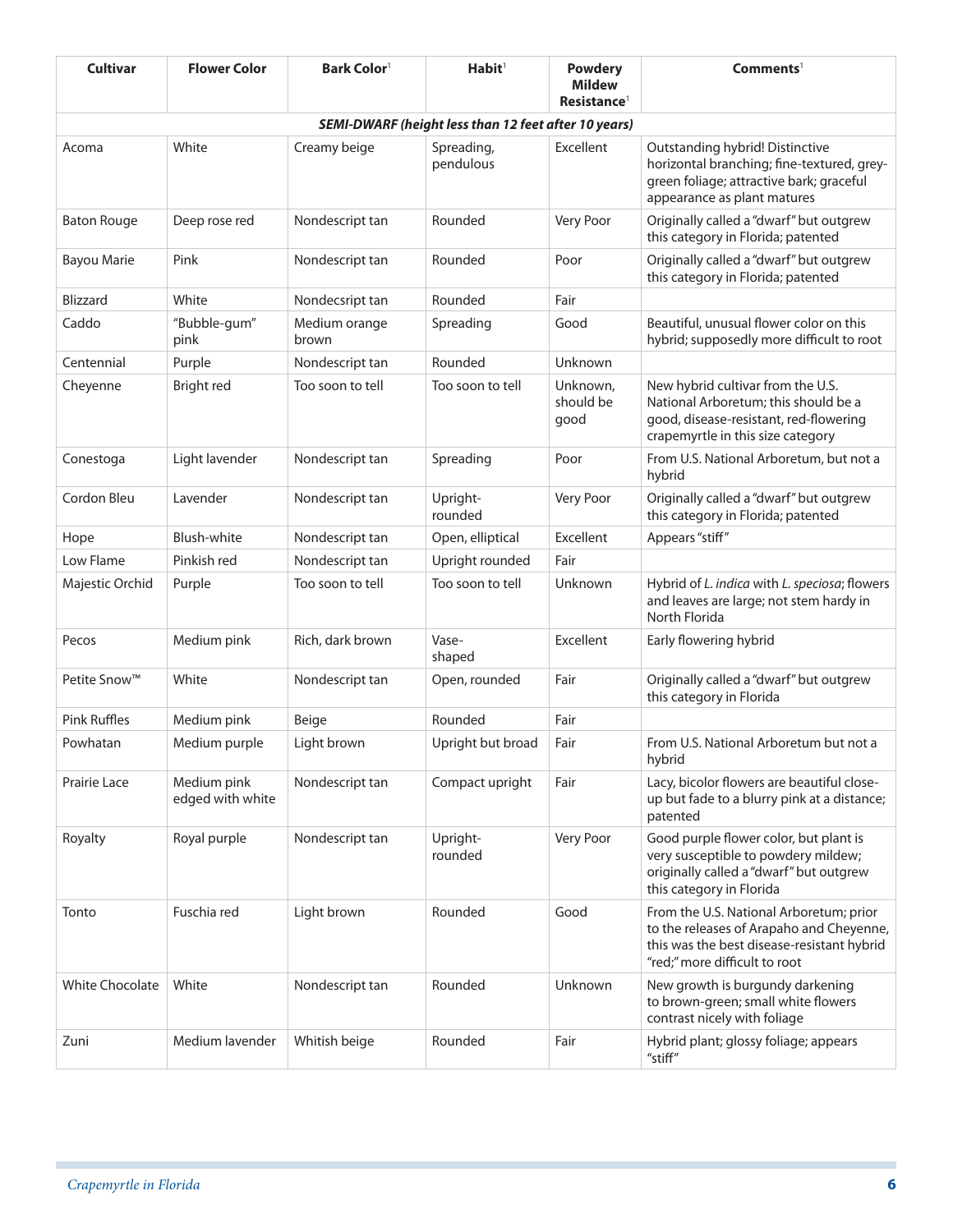| Cultivar                                                      | <b>Flower Color</b>             | <b>Bark Color</b> | Habit <sup>1</sup>                         | <b>Powdery</b><br><b>Mildew</b><br>Resistance <sup>1</sup> | Comments <sup>1</sup>                                                                                                                                                |  |  |
|---------------------------------------------------------------|---------------------------------|-------------------|--------------------------------------------|------------------------------------------------------------|----------------------------------------------------------------------------------------------------------------------------------------------------------------------|--|--|
| <b>INTERMEDIATE (height less than 20 feet after 10 years)</b> |                                 |                   |                                            |                                                            |                                                                                                                                                                      |  |  |
| Apalachee                                                     | Light lavender                  | Cinnamon orange   | Upright                                    | Good                                                       | Outstanding hybrid! Dark green leaves;<br>dense canopy; excellent bark color;<br>flowers are faintly fragrant; panicles of<br>seed capsules are attractive in winter |  |  |
| Burgundy<br>Cotton™                                           | White                           | Too soon to tell  | Too soon to tell                           | Unknown                                                    | New growth is wine colored; turning red-<br>green and finally green when flowering;<br>broad habit; patented                                                         |  |  |
| Candycane                                                     | Medium pink<br>edged with white | Nondescript tan   | Upright                                    | Fair                                                       | Lacy, bicolor flowers are beautiful close-<br>up, but fade to a blurry pink at a distance                                                                            |  |  |
| Catawba                                                       | Violet purple                   | Nondescript tan   | <b>Broad</b>                               | Fair                                                       | Best purple flower color; from U.S.<br>National Arboretum but not a hybrid                                                                                           |  |  |
| Centennial Spirit                                             | Dark red                        | Beige             | Stiffly upright                            | Good                                                       | Good red flower color; "stiff" plant;<br>patented                                                                                                                    |  |  |
| Christiana                                                    | Deep red                        | Nondescript tan   | Upright-rounded                            | Good                                                       | Great red flowers!                                                                                                                                                   |  |  |
| Comanche                                                      | Coral pink                      | Sandalwood        | Upright-<br>rounded                        | Excellent                                                  | Unusual flower color on this hybrid; new<br>leaves are tinged red-bronze.                                                                                            |  |  |
| Country Red                                                   | Dark red                        | Beige             | Upright-rounded                            | Fair                                                       |                                                                                                                                                                      |  |  |
| Firebird                                                      | Dark hot pink                   | Nondescript tan   | Spreading                                  | Fair                                                       |                                                                                                                                                                      |  |  |
| Hopi                                                          | Medium pink                     | Warm beige        | Broad-<br>rounded                          | Good                                                       | Excellent hybrid cultivar; originally called<br>"semi-dwarf" but outgrew this category<br>in Florida                                                                 |  |  |
| Lipan                                                         | Reddish lavender                | Whitish           | Upright                                    | Excellent                                                  | Unusual flower color on this hybrid                                                                                                                                  |  |  |
| Near East                                                     | Soft pink                       | Tan               | Open, spreading                            | Excellent                                                  | Very old cultivar; beautiful flower color;<br>very loose, irregular habit of growth<br>makes it hard to prune and grow                                               |  |  |
| Osage                                                         | Medium pink                     | Dark orange       | Rounded to<br>pendulous (when<br>in bloom) | Excellent                                                  | Excellent bark; large, compound flower<br>panicles; glossy foliage; hybrid                                                                                           |  |  |
| Osage Blush                                                   | Light pink                      | Dark orange       | Rounded to<br>pendulous (when<br>in bloom) | Excellent                                                  | Light, pink-flowered sport of the hybrid<br>'Osage' discovered by John Davy<br>(Pensacola area, Florida); otherwise the<br>same                                      |  |  |
| Peppermint<br>Lace                                            | Pink edged with<br>white        | Nondescript tan   | Upright-rounded                            | Unknown                                                    | Patented                                                                                                                                                             |  |  |
| Pink Lace                                                     | Medium pink                     | Beige             | Rounded                                    | Fair                                                       |                                                                                                                                                                      |  |  |
| Pink Velour <sup>®</sup>                                      | Hot pink                        | Nondescript tan   | Upright                                    | Unknown                                                    | New foliage is deep burgundy-red,<br>adding a new dimension in ornamental<br>value; patented; formerly called "Royal<br>Velvet"                                      |  |  |
| Raspberry<br>Sundae <sup>®</sup>                              | Dark pink edged<br>with white   | Nondescript tan   | Strongly upright                           | Poor                                                       | Bicolor flowers fade to pink in Florida's<br>conditions; new growth is burgundy;<br>patented                                                                         |  |  |
| <b>Regal Red</b>                                              | Red                             | Nondescript tan   | Upright                                    | Poor                                                       |                                                                                                                                                                      |  |  |
| Sarah's Favorite                                              | White                           | Too soon to tell  | Too soon to tell                           | Unknown,<br>should be<br>good                              | Hybrid cultivar known for cold hardiness                                                                                                                             |  |  |
| Seminole                                                      | Medium pink                     | Nondescript tan   | Rounded                                    | Fair                                                       | Long flowering period; from U.S. National<br>Arboretum but not a hybrid                                                                                              |  |  |
| Siren Red <sup>™</sup>                                        | Dark red                        | Too soon to tell  | Too soon to tell                           | Unknown                                                    | Good red flower color; patented                                                                                                                                      |  |  |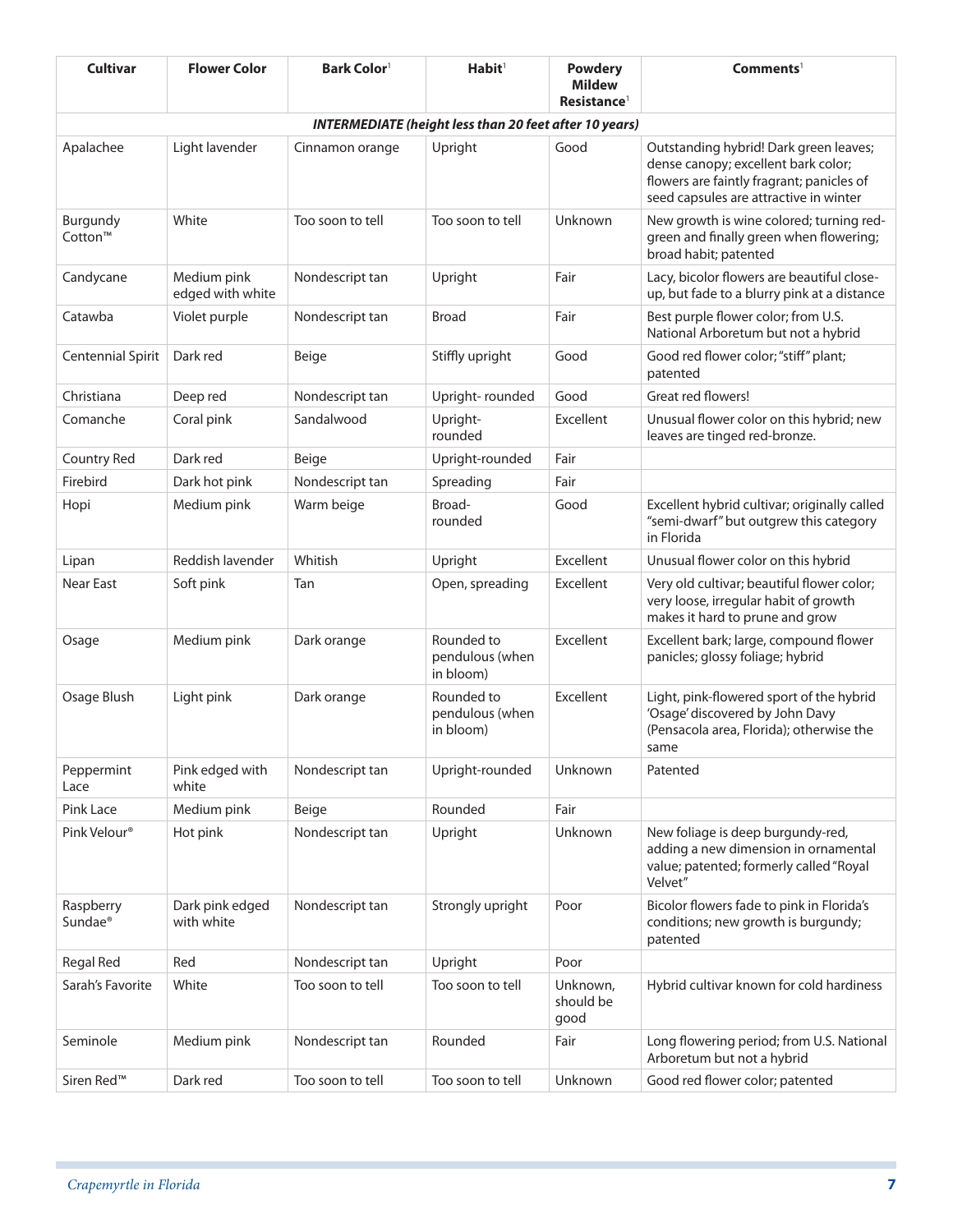| Cultivar                        | <b>Flower Color</b>                          | <b>Bark Color</b>       | Habit <sup>1</sup>                                | <b>Powdery</b><br><b>Mildew</b><br>Resistance <sup>1</sup> | Comments <sup>1</sup>                                                                                                              |
|---------------------------------|----------------------------------------------|-------------------------|---------------------------------------------------|------------------------------------------------------------|------------------------------------------------------------------------------------------------------------------------------------|
| Sioux                           | Clear medium<br>pink                         | Medium grey brown       | Narrowly upright                                  | Excellent                                                  | Beautiful flowers; good red fall color;<br>narrow habit makes it a great plant for<br>tight spaces; hybrid                         |
| Splash of Pink                  | Mix of white,<br>pink and bicolor<br>flowers | Nondescript tan         | Rounded                                           | Fair                                                       | Unique flowers are beautiful close-up,<br>but fade to a blurry pink at a distance                                                  |
| Wm. Toovey                      | Pink red                                     | Too soon to tell        | Too soon to tell                                  | Unknown                                                    | Introduced in 1927                                                                                                                 |
| Yuma                            | Light lavender                               | Pinkish-cream           | Open, rounded                                     | Excellent                                                  | Resembles northern Lilac when in bloom;<br>great bark; loose, irregular growth habit<br>makes it hard to prune and grow; hybrid    |
|                                 |                                              |                         | TREE (height greater than 20 feet after 10 years) |                                                            |                                                                                                                                    |
| Arapaho                         | Dark red                                     | Too soon to tell        | Too soon to tell                                  | Unknown,<br>should be<br>good                              | New hybrid cultivar from the U.S.<br>National Arboretum; this should be the<br>best disease-resistant red-flowering<br>crapemyrtle |
| <b>Basham's Party</b><br>Pink   | Lavender pink                                | Creamy beige            | Rounded, vase-<br>shaped                          | Good                                                       | Very similar to 'Muskogee'; hybrid, but<br>not from the U.S. National Arboretum                                                    |
| Biloxi                          | Light pink                                   | Rich, dark brown        | Open, vase-<br>shaped                             | Good                                                       | Open canopy casts light shade and may<br>allow grass to grow beneath; great bark;<br>hybrid                                        |
| <b>Byers Wonderful</b><br>White | White                                        | Light beige             | Upright                                           | Fair                                                       | Huge, loose panicles of flowers as large as<br>basketballs                                                                         |
| Carolina Beauty                 | Deep red                                     | Nondescript tan         | Upright                                           | Very poor                                                  | Good red flower color, but plant is<br>extremely susceptible to pests                                                              |
| Choctaw                         | Light pink                                   | Warm, light brown       | Rounded                                           | Good                                                       | Beautiful, large panicles of bright, clear<br>pink flowers on this hybrid                                                          |
| <b>Dallas Red</b>               | Dark red                                     | Nondescript tan         | Upright, rounded<br>with age                      | Fair                                                       |                                                                                                                                    |
| Dynamite®                       | True red                                     | Light beige             | Upright-rounded                                   | Unknown                                                    | Best red flower color yet! Some flowers<br>fade under Florida conditions; patented                                                 |
| Fantasy                         | White                                        | Red-orange              | Vase-shaped                                       | Excellent                                                  | Outstanding bark; early flowering; grows<br>to medium-size tree; difficult to root; a<br>cultivar of Lagerstroemia fauriei         |
| Glendora White                  | White                                        | Too soon to tell        | Too soon to tell                                  | Unknown                                                    | Pure white flowers                                                                                                                 |
| Kiowa                           | White                                        | Cinnamon brown          | Vase-shaped                                       | Excellent                                                  | Outstanding bark; early flowering; grows<br>to medium-size tree; difficult to root; a<br>cultivar of Lagerstroemia fauriei         |
| Miami                           | Dark pink                                    | Chestnut brown          | Rounded, vase-<br>shaped                          | Excellent                                                  | Good orange fall color; hybrid                                                                                                     |
| Muskogee                        | Lavender-pink                                | Sandalwood              | Rounded                                           | Good                                                       | Fast-growing; great orange fall color;<br>widely planted hybrid and perhaps<br>overplanted                                         |
| Natchez                         | White                                        | Rich, cinnamon<br>brown | Rounded                                           | Excellent                                                  | Starts flowering early and blooms well all<br>summer; great bark; good red fall color;<br>outstanding hybrid but overplanted       |
| Potomac                         | Medium pink                                  | Beige                   | Upright                                           | Fair                                                       | Leafs out early and is susceptible to late<br>frosts; from U.S. National Arboretum but<br>not a hybrid                             |
| Red Rocket <sup>®</sup>         | Cherry red                                   | Nondescript tan         | Upright-rounded                                   | Unknown                                                    | Good red flower color; patented                                                                                                    |